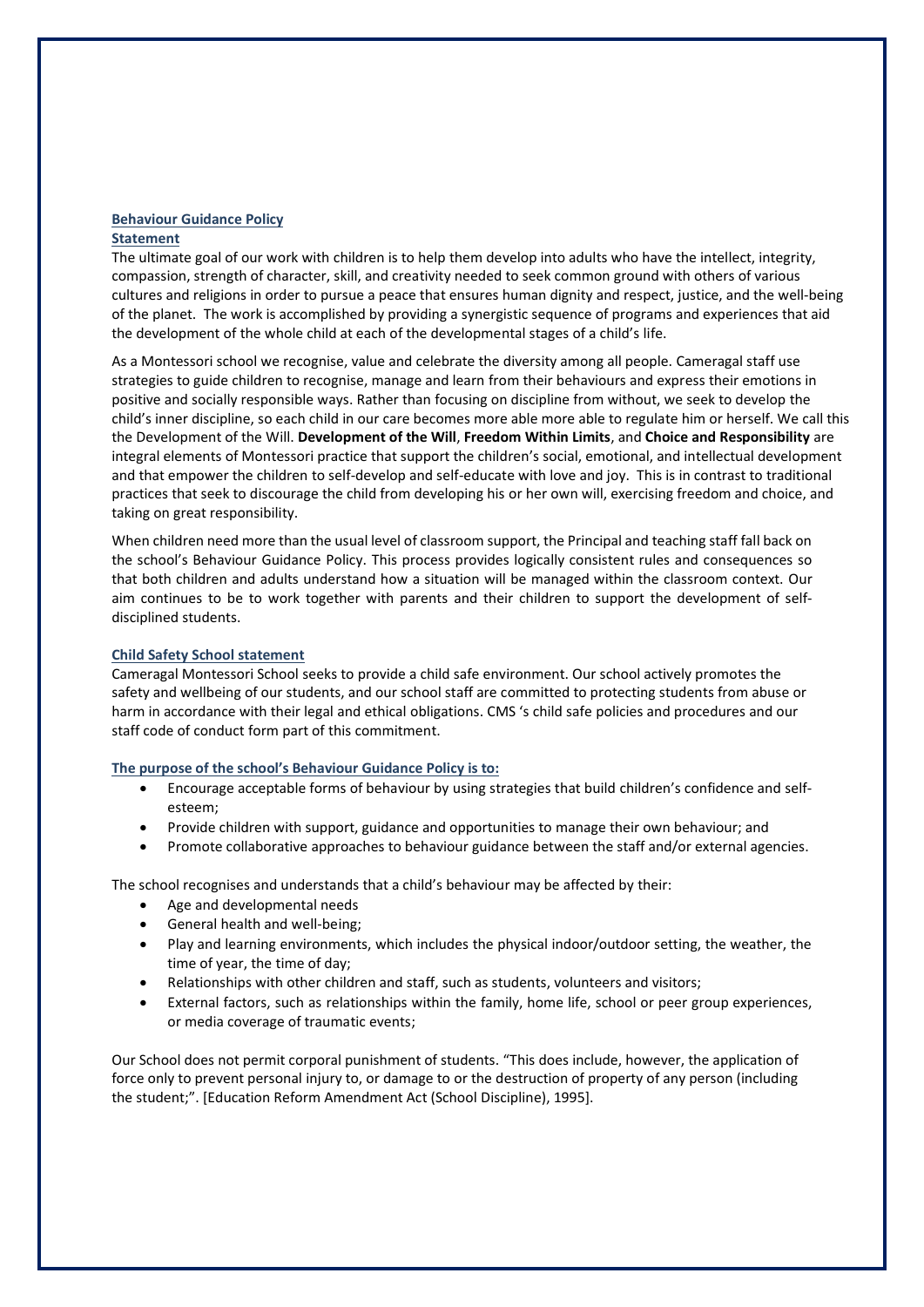# **School responsibilities**

What do we do to ensure positive behaviour?

- Ensure educators, staff and parents/guardians are provided with a copy of the behaviour guidance policy and comply with its requirements;
- Ensure all staff are aware of the school's expectations regarding positive, respectful and appropriate behaviour, and acceptable responses and reactions when working with children and families;
- Ensure children are adequately supervised, that educator-to-child ratios are maintained at all times and environment is safe, secure and free from hazards;
- Consider the size and composition of groups when planning program timetables to ensure all children are provided with the best opportunities for quality interactions and relationships with each other and with the adults at the school;
- Ensure that the Montessori program is implemented in accordance with an approved learning framework that are based on the developmental needs, interests and experiences of each child and take into account the individual differences of each child;
- Implement the Montessori program to contribute to the development of children who have a strong sense of wellbeing and identify and are connected, confident, involved and effective learners and communicators;
- Ensure that teachers and staff provide education and care to children in a way that:
	- o Encourage children to express themselves and their opinions
	- Allow children to undertake experiences that develop self-reliance and self-esteem
	- o Maintain the dignity and the rights of each child at all times
	- o Offer positive guidance and encouragement towards acceptable behaviour
	- o Has regard to the cultural and family values, age, and the physical and intellectual development and abilities of each child being educated and cared for;
- Organise appropriate training for teachers and staff to assist with the implementation of this policy;
- Ensure teachers and staff at the school who work with children are aware that it is an offence to subject a child to any form of corporate punishment, or any discipline that is unreasonable or excessive in the circumstances (National Law: Section 166);
- Ensure that procedures are in place for effective daily communication with parents/guardians to share information about children's learning, development, interactions, behaviour and relationships;
- Inform the School Board of any notifiable complaints or serious incidents at the School;
- Ensure teachers and assistants use positive and respectful strategies to assist children to manage their own behaviour, and to respond appropriately to conflict and the behaviour of others;
- Ensure that individual behaviour guidance plans are developed for children with diagnosed behavioural difficulties, in consultation with educators, parents/guardians and families, and other professionals and support agencies;
- Co-operate with other services and/or professionals to support children and their families, where required; and
- Maintain confidentiality at all times.

### **Teaching staff and all other educators guidelines and responsibilities**

- Give consistent, clear and coordinated messages to the children about their behavioural expectations, so that the children are not confused by different staff approaches;
- Keep the child busy by redirecting to other experiences;
- Talk to the child about feelings and consequences of their behaviour;
- Focus on the inappropriate behaviour not child;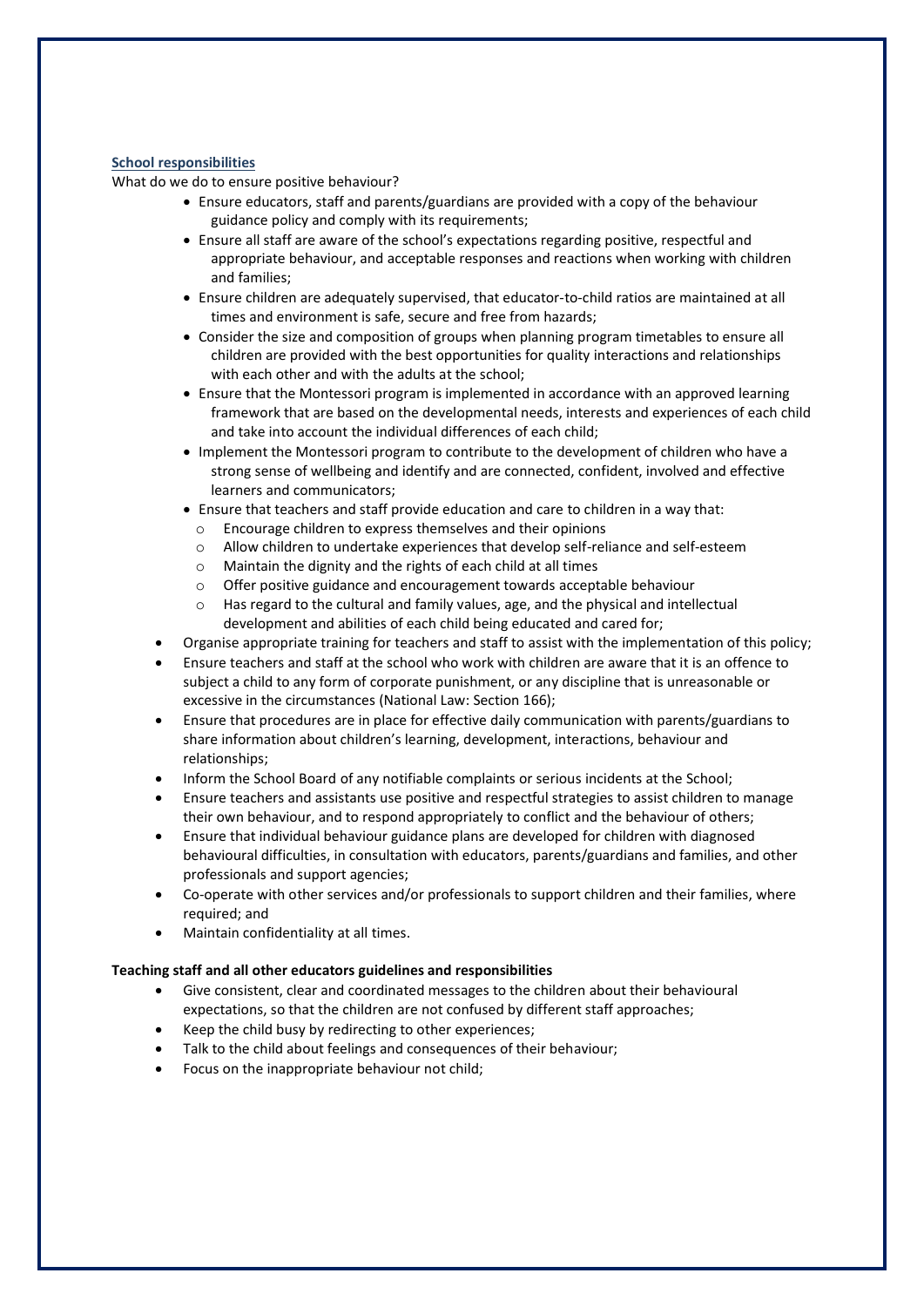- Use positive language:
- Involve older children in setting their own limits;
- Present as good models of behaviour for the children and shall be encouraged to adopt the ECA code of ethics;
- Become familiar with stages of child development so you hold reasonable behavioural expectations some child behaviour may be displeasing for adults, but should be considered acceptable and age appropriate i.e. toddlers find it difficult to "share" or take into account other's feelings;
- Delivering the Montessori program, in accordance with an approved learning framework, that are based on the developmental needs, interests and experienced of each child, and take into account the individual differences of each child;
- Delivering programs that develop a sense of wellbeing and identity, connection to community, and provide skills for lifelong learning in all children;
- Trust and respect the children in your care as unique and special and recognise that each child's behaviour is an expression of feelings or an attempt to meet immediate or underlying needs;
- Be aware of different parent behaviour expectations, as child rearing practices vary greatly from culture to culture;
- Take into consideration each child's whole life situation when dealing with their behaviour, consulting regularly with parents;
- Communicate and work collaboratively with parents/guardians and families in relation to their child's learning, development, interactions, behaviour and relationships;
- Provide adequate supervision of children at all times.

### **Parent/guardians are responsible to:**

- Model respectful, courteous and honest behaviour.
- Ensure their child attends school.
- Support the school in implementing behaviour support strategies, particularly in relation to their own child.
- Ensure that the physical and emotional condition of their child is at the optimum for effective learning.
- Ensure that their child is provided with the appropriate materials to make effective use of the learning environment.
- Support the school in providing a meaningful and adequate education for their children with the philosophy of Montessori to ensure what is happening at school is happening at home.
- Inform the school about bullying when appropriate.

### **Freedom and responsibility for primary aged students**

- Class rules are determined annually by students, with adult guidance. For example: Walk in the classroom, be sensible and honest, speak nicely to your friends and don't touch others.
- Student-led weekly community meeting to discuss and solve problems on the class agenda. Agenda is generated by the students and staff. Topics include: care of the classroom environment, relationships, grievance management, class room schedule, NAPLAN, consequence of damaging property, how to be courteous to others.
- Individual weekly conferences with teacher offer another forum for discussion of the individual child's concerns and/or response to above issues.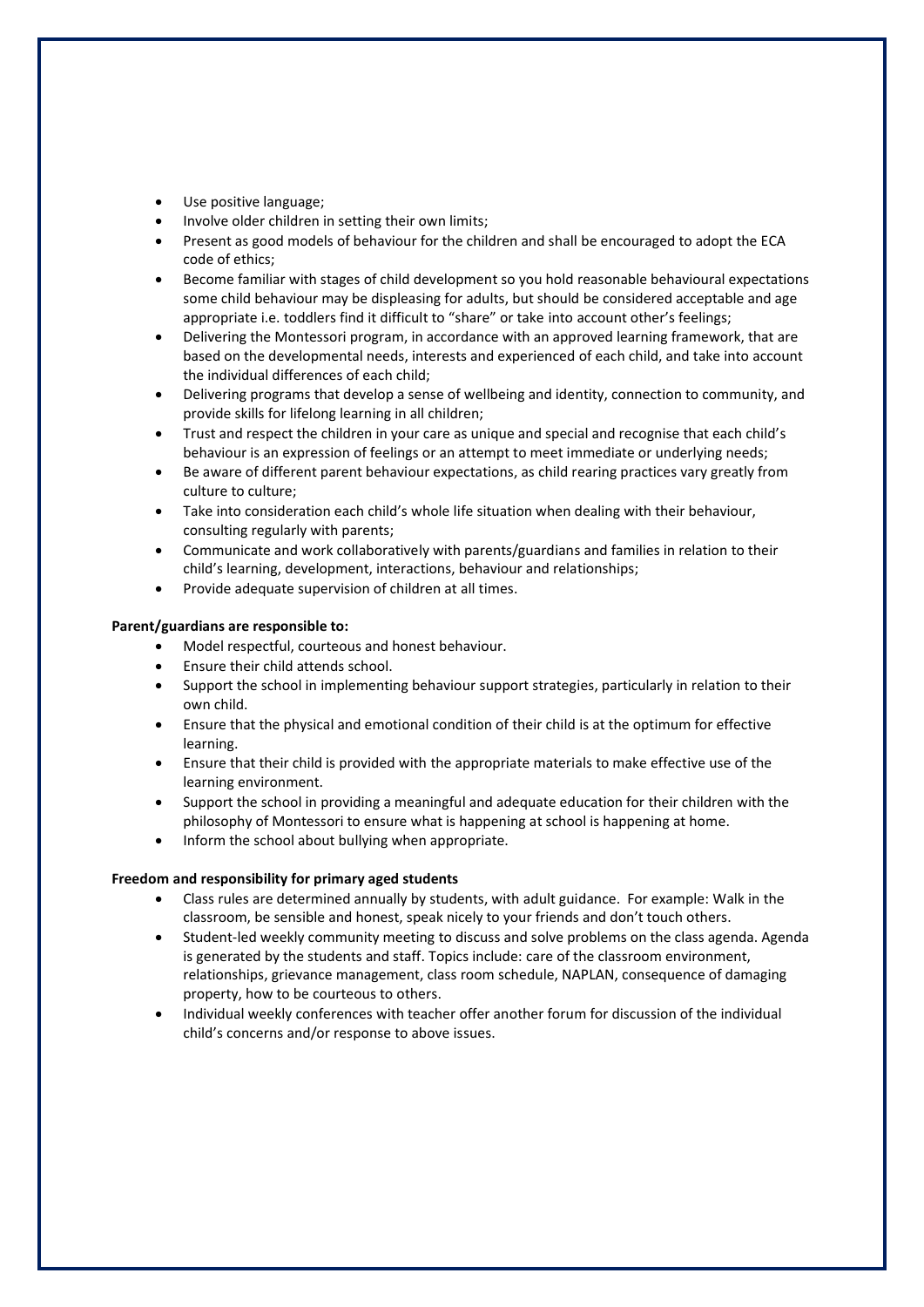### **Behaviour Support Plans:**

- If a child displays persistent unacceptable behaviour, the classroom staff will observe and record to gather information. This initial information may be communicated (by the teacher) to the parents in order to begin to understand the foundation or reason behind the unacceptable behaviour.
- The teacher and Principal will privately consult with the parents about the concerns. They will suggest that we work together to develop a positive and realistic plan suitable for home that can be followed through with the child at the School.
- Should the strategies be ineffective the classroom teacher, with the Principal, will develop a written behaviour guidance plan detailing specific strategies and time frames that staff will put into practice immediately. This behaviour guidance plan will be discussed with the child's parents/guardians.
- Should the behaviour guidance plan be ineffective based on the time frames decided by the teacher with the Principal, the parents will be required to seek outside professional support. The teacher will support the parent/s through this process.
- If all behaviour guidance strategies have been exhausted and the child is demonstrating aggressive behaviour or causing physical or emotional harm or distress to any child or staff member, the teacher and Principal will meet with the family to inform them that their child with be required to have some time away from the school while outside professional experts are consulted.
- Refer to Attachment 1: Procedural Fairness and Procedure for Behaviour Guidance Plan.

For a small number of students, additional, individualised function-based assessment and targeted intervention may be required if the exhibit serious or sustained behavioural issues. For these students a Behaviour Support Plan is developed. A Behaviour Support Plan is necessary when problematic and challenging behaviours are persistent and occur in a range of contexts across the school day or when a student's behaviour impedes their learning or that of others. A Behaviour Support Plan is also necessary when a student's behaviour presents a risk to the safety, learning and wellbeing of themselves and others.

See Enrolling & Supporting Students with a Disability Policy for full details and Behaviour Support Plan document.

# **Identified behaviour and classroom consequences and strategies**

### **Minor misbehaviours**

Minor misbehaviour is defined as general disruption that interferes with the orderly educational process within the classroom or school, including the playground, other work areas and during incursions/excursions, sporting grounds, school events or the library.

Examples: failure to follow reasonable adult directions, impolite behaviour towards students or staff, interfering with the work or concentration of others, inappropriate social interactions, bringing inappropriately aged books or materials, repeated impolite behaviour towards students or staff etc.

# **Specific strategies /consequences**

- 1. Redirection by the staff. In the case of repeated misbehaviour see below procedures.
- 2. Student may be asked to work independently or sit near the teacher.
- 3. Through conferencing, the teacher and student will develop appropriate behaviour strategies.
- 4. Student may be assigned to a specific seat on a temporary basis.
- 5. Student to take responsibility for the repair of any damage to school property or classroom materials.
- 6. Teacher may send a short note or email to the family advising of minor incidents, depending on frequency. Teacher will discuss minor incidents and their consequences and outcomes with the parents during regularly scheduled conferences.
- 7. The minor misbehaviours, if persistent, will be recorded in the student's file and may also be noted in the school report.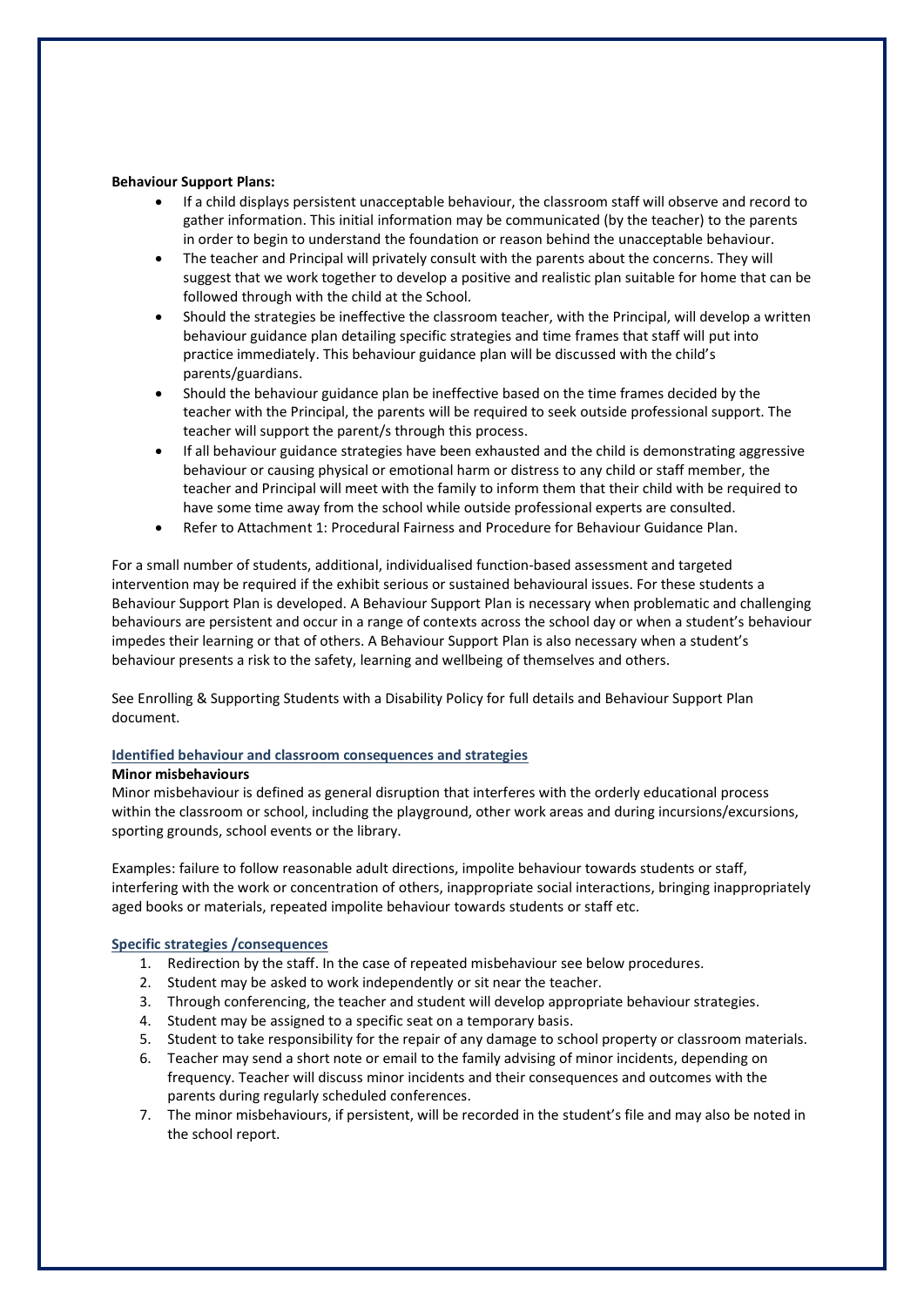#### **Serious misbehaviour**

Serious misbehaviour is behaviour that results in property destruction, bullying, wilful defiance, physical or emotional injury to others, or any criminal behaviour. This could occur in the classroom or at sport/excursions/incursion.

Examples: refusal to work or follow reasonable adult direction after several requests; repeatedly hitting, kicking or spitting; repeated temper tantrums; throwing objects; using threatening language, wilful damage of any school property; aggressive playground behaviour or leaving the school without permission.

### **Specific strategies**

- 1. Immediate intervention by the supervising staff member, then follow this procedure:
- 2. Staff member to complete Incident form or file note and place in student file. Teacher will notify parents in writing of the repetitive behaviours occurring at school.
- 3. Student to be removed from classroom for quiet time. This may be on the deck or garden space, depending on the circumstances. When deemed calm, student to discuss the misbehaviour with affected students and/or staff and then return to the classroom. An apology may be expected.
- 4. Depending on the severity of the matter, the Principal may call a parent to pick up the student from school for the rest of the day.
- 5. A meeting with the teacher, parents, Principal and all relevant parties involved in the specific incident is required within 7 days. During this meeting, all parties will have the opportunity to be heard and every effort will be made to reach an amicable agreement for further action/support.
- 6. All documentation to be kept in the student's file.
- 7. Repeated serious behaviour see below.

### **Repetitive misbehaviour**

Examples: all of the above behaviours listed under Serious Misbehaviour.

### **Specific strategies**

After following the above strategies for Serious Misbehavior. If the behaviours persist, these actions will be taken:

- 1. Teaching staff will document the behaviours through classroom observation. This may include written and/or photographic documentation.
- 2. A meeting between Principal, teaching staff and parents will be called to discuss the repeated behaviours and recommend possible solutions. These may include getting immediate outside help for the child or making changes to family life that may benefit the child in relation to the repetitive behaviours. The type of specialist help recommended will depend on the nature of the misbehaviour.
- 3. Any damaged school property must be repaired or replaced at cost to the family.
- 4. A follow-up meeting will be scheduled within a fortnight to discuss progress.
- 5. In the case that outside help and/or change to family life do not support the child in developing appropriate behaviour, the Principal may request that parents find an alternative educational environment where the child may be more successful in learning to manage his or her own behaviour.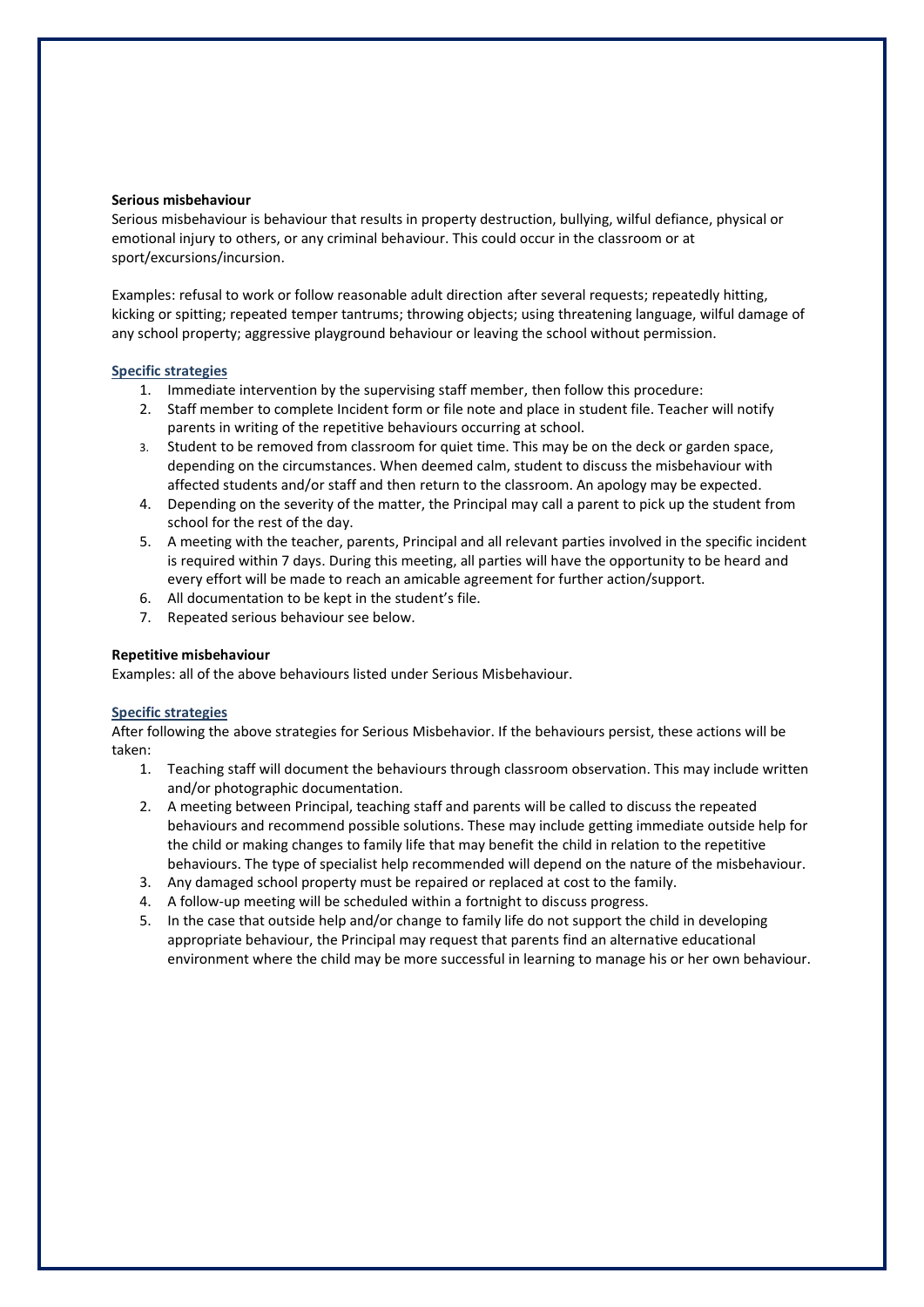### **Appeal process**

In the interest of procedural fairness Cameragal Montessori School employs an appeals process, involving an external body to make the final ruling.

- 1. If the student or parent would to appeal expulsion, they may apply in writing to the Principal and the School Chair within 7 days of expulsion.
- 2. The Principal and the School Chair of the Board will reply to the letter within 7 working days, with an appointment for an appeal hearing.
- 3. The School Chair will hear from all parties present and make a final ruling.

### **Legislative Requirements & Sources**

Education and Care Services National Law Act 2010: Sections 166,167 Education and Care Services National Regulations 2011: Regulation 73, 74, 155,156,157,168(2)(j) National Quality Standard, Quality Area 5: Relationships with Children Education Reform Amendment Act (School Discipline), 1995 Education Act 1990

### **Sources:**

- <http://www.anu.edu.au/childcare/heritage/aboutus/behaviourmgt.pdf>
- UNICEF (n.d.). Face sheet: A summary of the rights under the Convention on the Rights of the Child. Retrieved April 4, 2007, from [http://www.unicef.org/crc/files/Rights\\_overview.pdf](http://www.unicef.org/crc/files/Rights_overview.pdf)
- Work Health and Safety Act 2011
- <http://www.legislation.nsw.gov.au/maintop/view/inforce/act+10+2011+cd+0+N>
- Belonging, Being and Becoming The Early Years Learning Framework for Australia:
- Early Childhood Australia (ECA) Code of Ethics (2006):
- Guide to the National Quality Standard, ACECQA[: www.acecqa.gov.au](http://www.acecqa.gov.au/)
- Guiding children's behaviour in child care a NCAC Factsheet for Families:
- https://ncac.acecqa.gov.au/family-[resources/facesheets/guiding\\_children's\\_behaviour.pdf](https://ncac.acecqa.gov.au/family-resources/facesheets/guiding_children)
- Inclusion and Professional Support Program (IPSP), Department of Education, Employment and workplace
- Relations, Australian Government:
- Rothwell, Phillip (2008), 'Guiding Children's Behaviour', from Putting Children First, Newsletter of the National
- Childcare Accreditation Council, 25 March, p-16-18
- Victorian Early Years Learning and Development Framework:
- Victorian kindergarten policy, procedures and funding criteria, DEECD:
- One World for Children Pty Ltd
- http://www.owfc.com.au/Childcarewindow.asp? =Behaviou%20and %20Guidance

*"The School's Policies which are made from time to time are made pursuant to the requirements set out in section 47 of the Education Act, the NSW Education Standards Authority for registration of the school and the Australian Children's Education and Care Quality Authority (ACECQA)."*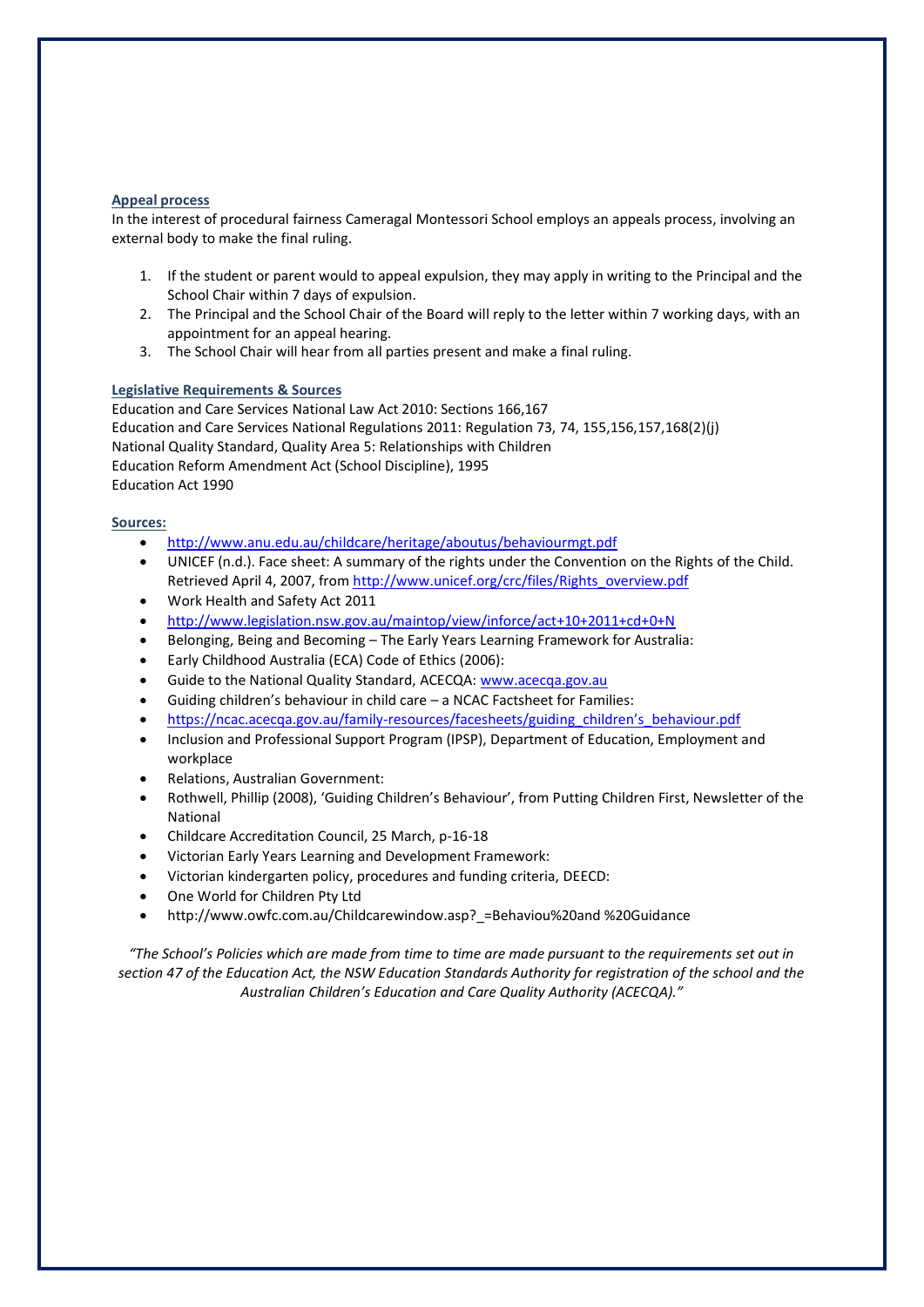### **Relevant documents**

.

Student code of conduct policy Staff code of conduct Enrolling & Supporting Students with a Disability Policy Procedural fairness, discipline and punishment students – Attachment 1: Procedures Recommended for the Development of a Behaviour Support Plan

# **Procedural fairness, discipline and punishment students**

# **Child Safety School statement**

Cameragal Montessori School seeks to provide a child safe environment. Our school actively promotes the safety and wellbeing of our students, and our school staff are committed to protecting students from abuse or harm in accordance with their legal and ethical obligations. CMS 's child safe policies and procedures and our staff code of conduct form

### **Attachment 1: procedures recommended for the development of a behaviours guidance plan**

### **Procedural fairness**

# **(also see Complaints Policy)**

These principles underpin the basic rights of all individual when dealing with authorities or discipline issues. Relevant stakeholders have a legitimate expectation that a school will follow these principles when dealing with any matter that may lead to penalties particularly, but no exclusively in relation to suspension, expulsion and exclusion. Exclusion is the act of preventing a student's admission to a number of schools.

### **Procedural fairness is:**

- The right to respond (the hearing rule)
- The right to an unbiased hearing (the bias rule)

In all situations, no matter how minor the above two elements must be followed.

This means that those investigating a matter within a school will act fairly, in good faith, without bias, and exercise discerning judgement. Each party should have an opportunity to state their case adequately; correcting or contradicting any relevant statement prejudicial to their case. A person accused must have notice of what has been alleged against him/her.

### **Procedural fairness is not:**

- About only hearing one side of a case or
- About being a judge in one's own cause

### **Essential elements of procedural fairness**

Procedural Fairness is generally recognized as having two essential elements:

- The right to be heard which includes:
	- $\circ$  The right to know why the action is happening (\*)
	- o The right to know the way in which the issues will be determined
	- $\circ$  The right to know the allegations in the matter and any other information that will be taken into account.
	- o The right of the person against who the allegations have been made to respond to the allegations and
	- o The right to an appeal.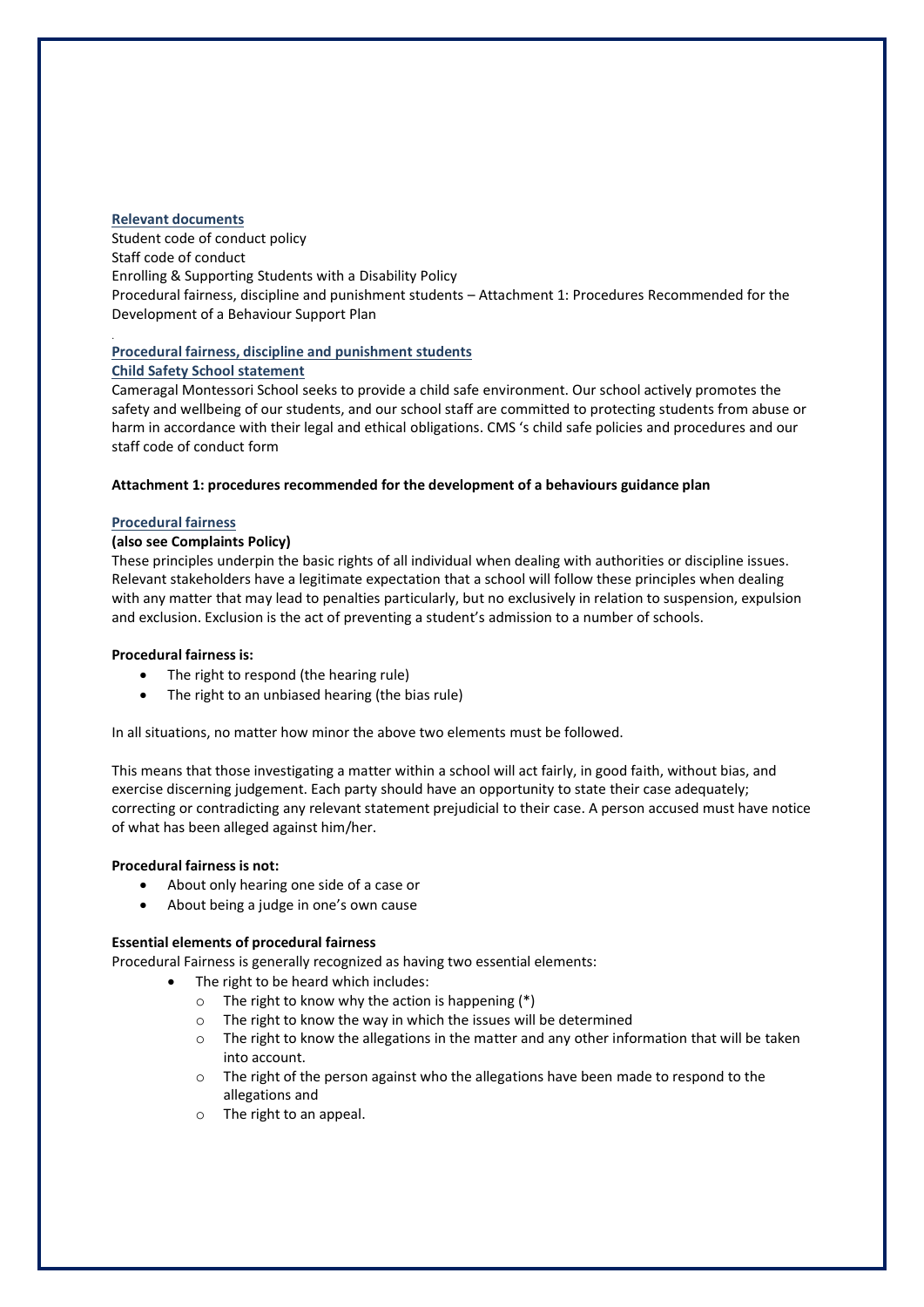- The right to an impartial decision which includes:
	- The right to impartiality in the investigation and the decision-making phases
	- The right to an absence of bias in the decision maker.

(\*) This right does not necessarily imply a right to access personal information about complainants and witnesses. In some circumstances it may be necessary to maintain an anonymity of complainants and witnesses.

Cameragal will assist families who wish to transfer Cameragal students to another school and is committed to supporting families where there are issues impacting on the Cameragal student's performance and attitude at school.

Suspension from school occurs in only exceptional circumstances and only following procedural fairness.

Expulsion only occurs following procedural fairness, repeated warnings, consultation and communication between the Principal and the Board Chair.

In matters of suspension, expulsion (and exclusion), the parents of the affected student(s) can appeal the decision in writing to the Board Chair, within seven days of the announced decision.

A support person is permitted during any stage of the process and, if required, a translator is provided by the school to assist in the process.

### **Student leadership**

Leadership training of students is integral to every Montessori classroom and is intensively practiced in every classroom. Vertical age groupings allow for in-class leadership development for children as they move through the three in-class grades.

Responsibility for one another is an essential measure in Montessori schools, which assists in maintaining positive supportive relationships, and reducing the need for externally imposed sanctions, external discipline and punishing are thus very rare features of Cameragal Montessori School.

The School has no formal separation of children into leadership roles. There are no captains, prefects, etc as this is unnecessary in the Montessori school context. Grace and courtesy, conflict resolution techniques and mutual respect are integral to the classroom and are reported on in bi-annual student reports. Further, to these expectations of the students is similar culture amongst the staff and between students and staff members.

Classroom teachers meeting monthly and regularly review the culture of classrooms including the developing leadership qualities of the students.

### **Discipline and Punishment**

It is expected that at Cameragal most 'discipline' issues will be resolved by negotiation and discussion. It is the very exceptional situation where some form of external intervention is required. If negotiation within the classroom fails to settle an issue, the child should be taken to the Principal for a discussion. It is possible that at this stage the parents would be consulted.

Corporal punishment is prohibited. It is unusual for sanctions such as withdrawal of liberties for instance time at lunch break, to be imposed. In general punishments are not a feature of Cameragal.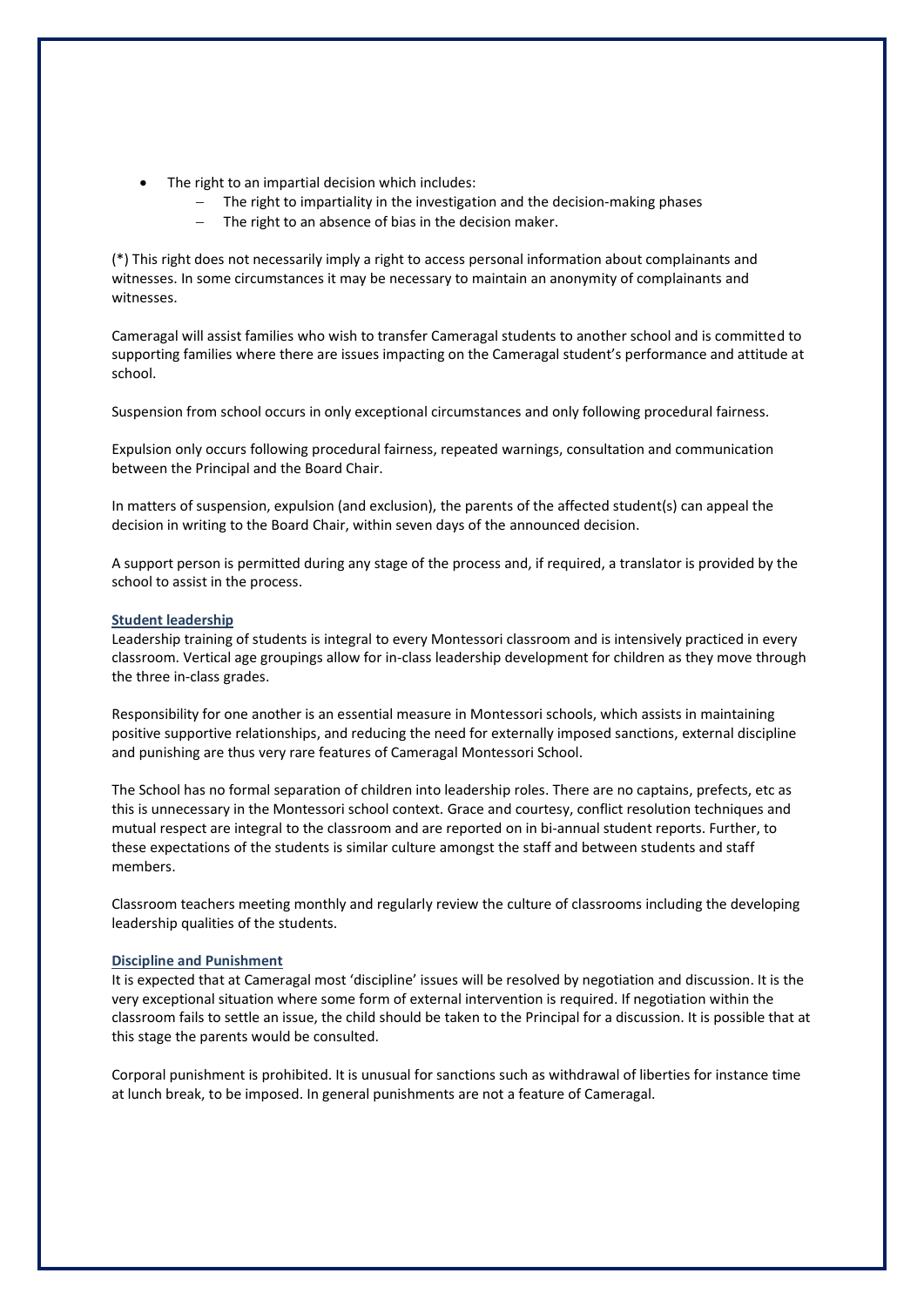### **Review**

The policy will be reviewed annually. Review will be conducted by management staff and any other interested stakeholders.

### **Attachment 1: Procedures Recommended for the Development of a Behaviours Guidance Plan These procedures recommend steps that services can follow to develop a behavior guidance plan for a child exhibiting challenging behavior.**

A caring relationship with an adult, who can provide the learning and emotional support required, is pivotal to dealing with a child's challenging behavior. Challenging behavior is best managed through a collaborative strategy developed between the school staff and the parents/guardians.

Excluding a child from the school should only be as a last resort. This decision should be made as part of the collaborative management of a child's behaviour and based on a joint decision by the parents/guardians and family, the School, Principal, teachers/educators and other professionals involved in the education and care of the child.

# **Procedures**

**Observe**

- Observe children exhibiting challenging behaviour, including in the broader context of their environment, the culture of the school, and the interactions of the whole group and other teaching staff/educators working with the child.
- Identify, based on observations, whether there is a need to develop an individual behaviour guidance plan for the child.

### **Discuss**

Invite parents/guardians to a meeting to discuss:

- The ongoing behaviour displayed by the child, including highlighting improvements and celebrating successes.
- Their aspirations, as well as the school's aspirations, for the child.
- The child's individual characteristics, including interests, temperament, age and cultural background.
- Recommended strategies to support the child's development, and how these strategies will be reviewed and evaluated.
- Resources or changes to the environment/program that may be required for a behaviour guidance plan to be implemented e.g. changes to routines and transitions.
- The support already accessed by the family to assist with the managing child's behaviour.
- Other support available, such as Early Childhood Intervention program with Cerebral Palsy Alliance, referral for specialist assessment and additional support (written consent is required form parents/guardians before any intervention/assessment is undertaken).
- Any other matter that will assist with the development of behaviour guidance plan.

### **Consult**

• If appropriate, and with the permission of parents/guardians, consult with other support agencies or service providers who are already working with the child, to assist with the development of the behaviour guidance plan.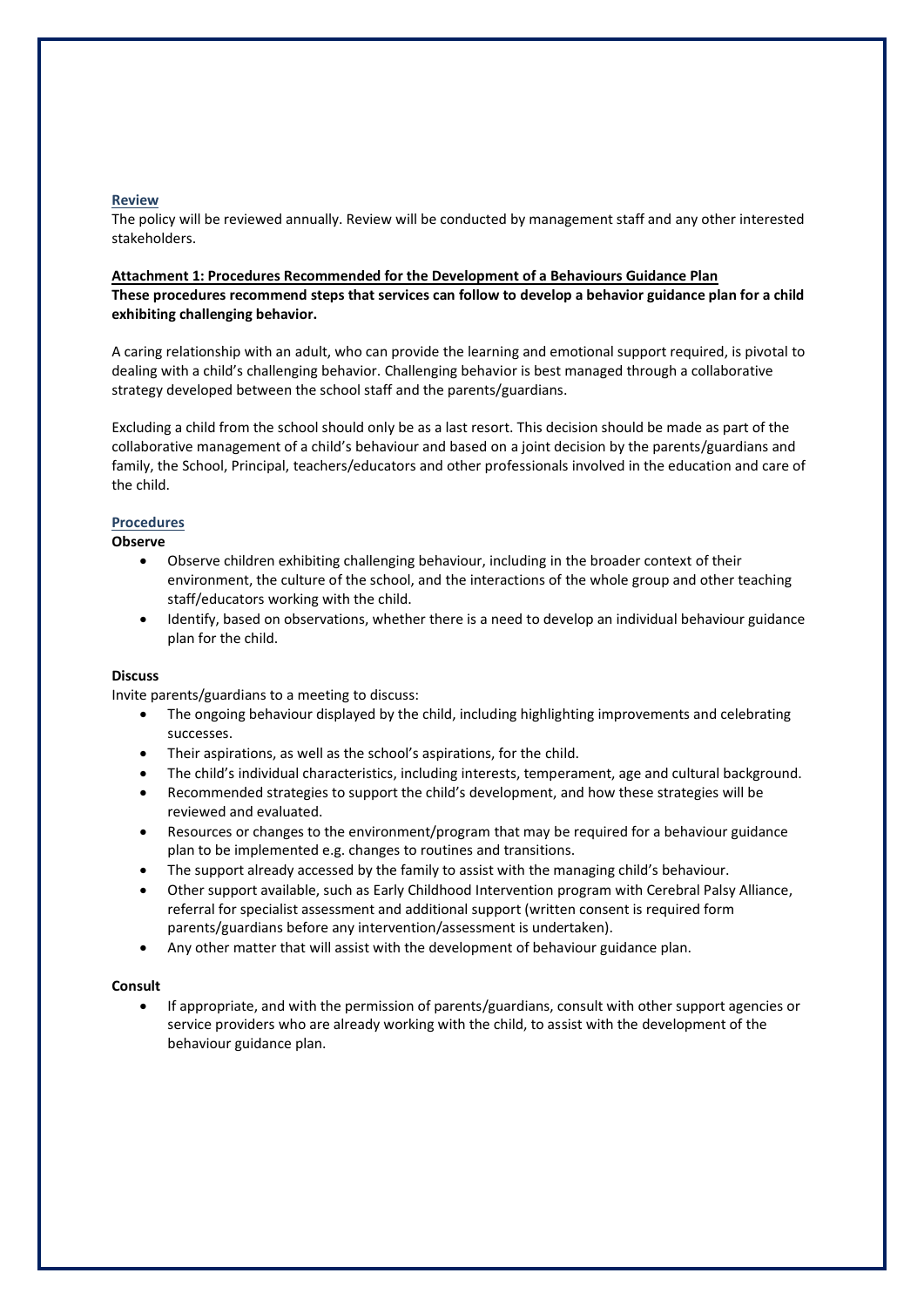### **Develop**

Develop an individual behavior support plan, based on consultation with the child's parents/guardians and other support agencies, that is:

- Appropriate to the needs of the child and accepted/agreed to by the parents/guardians and other professionals involved in the education and care of that child.
- Clear and easy to follow for all teachers, educators, staff, parents/guardians and/or volunteers/students working with the child.

# **Monitor and Review**

- Continually review, reflect, evaluate and revise the strategies that have been implemented.
- Communicate with the parents/guardians regarding the child's progress and involve them in evaluating and revising the strategies.

# **Roles and responsibilities**

The following are the roles and responsibilities of the various individuals working with the child at the School.

# **The School/Approved Provider is responsible for:**

- Ensuring that there is a behaviour guidance plan developed for a child if teachers/educators are concerned that the child' behaviour may put the child themselves, other children, educators/staff and or/others at risk.
- Ensuring that the parents/guardians and other professionals (as appropriate) are consulted if an individual behaviour guidance plan has not resolved the challenging behaviour.
- Consulting with, and seeking advice from, DEECD if suitable and mutually agreeable behaviour guidance plan cannot be developed.
- Ensuring that they are notified is a complaint is received about a child's interactions or behaviour e.g. when the safety of other children is in question.
- Ensuring that, if a complaint is received, every attempt is made to resolve the issue by consultation and investigation as soon as possible.
- Ensuring that additional resources are sourced, if required, to implement a behaviour guidance plan.
- Ensuring that educators/staff at the school are provided with appropriate training to guide the actions and responses of a child/children with challenging behaviour.

# **The classroom teacher is responsible for:**

- Developing the behaviour guidance plan in consultation with the Principal, educators and parents/guardians of the child, and other professionals and services as appropriate.
- Consulting the Complaints Policy to ensure compliance with school procedures, and regulatory and legislative requirements.
- Consulting educators for their professional evaluation of the situation and drawing on their expertise in relation to developing strategies and identifying resources required.
- Meeting with the parents/guardians of the child concerned to develop and implement a behaviour guidance plan.
- Supporting educators by assessing skills and identifying additional training needs in the area of behaviour guidance.
- Investigating the availability of extra assistance, financial support of training, by contact the Principal or other agencies working with the child.
- Setting clear timelines for review and evaluation of the behaviour guidance plan.